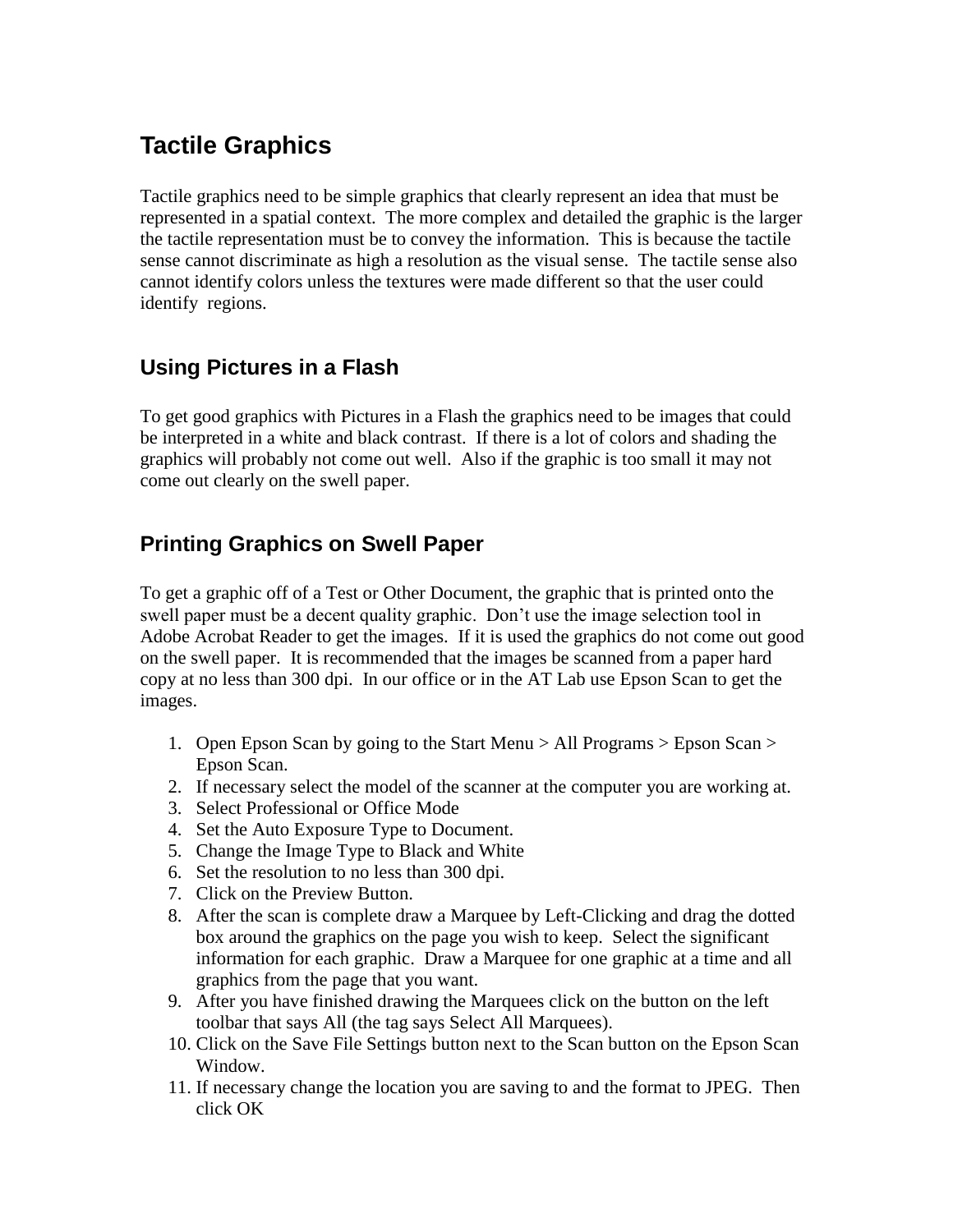- 12. Click the Scan Button and watch it go. It will scan once for each marquee set on the Preview window.
- 13. Insert your graphics into a Word document and format them for printing.

If you are scanning a second page click Select All and then press Delete to clear the Marquees from the previous page.

### **Creating the Document to print**

The easiest way is to copy and paste the graphics into a Word document.

- 1. In office 2003 select the Insert menu or in 2007 click on the Insert Tab.
- 2. In 2003 select Picture and in the sub menu click on From File or in 2007 click on the picture icon.
- 3. In either version use the dialog box that opens to select the picture that you wish to insert.

### **To Make the Picture Larger or Smaller**

Right-click on the picture. Select Picture Properties and click on the Size tab in the dialog that opens. You can change the size by adjusting the height and width in inches or by percent. Percent is usually easier.

## **Typing Braille on Swell Paper**

To type Braille on the document for blind students, type what you want in regular text. Type a # in front of the numbers you type. If you want to type 25 type #25 on the

document. For the Braille to appear on the swell paper it must be  $\left(\bullet\bullet\bullet\bullet\bullet\right)$  changed to a 22 pt font and the style changed to Braille.

To Replace Text on Graphics with Braille

In Word 2003

If the Drawing Toolbar is not displayed go to the View Menu, click on Toolbars, and click on Drawing.

- 1. Click on the Textbox on the Drawing toolbar.
- 2. Click and drag the cross hair cursor to make a textbox the size that you want.
- 3. Drag the text box to the location that you want it
- 4. Type the text you want in Braille in the Textbox
- 5. Highlight the text and change the font to Simulated Braille with a Font Size of 22 pt.
- 6. Resize the textbox or move it to the location you want.
- 7. If there is a border on the text box or text showing through its background open the Format menu and click on Borders and Shading
- 8. Select the Border tab and set the Boarder to None.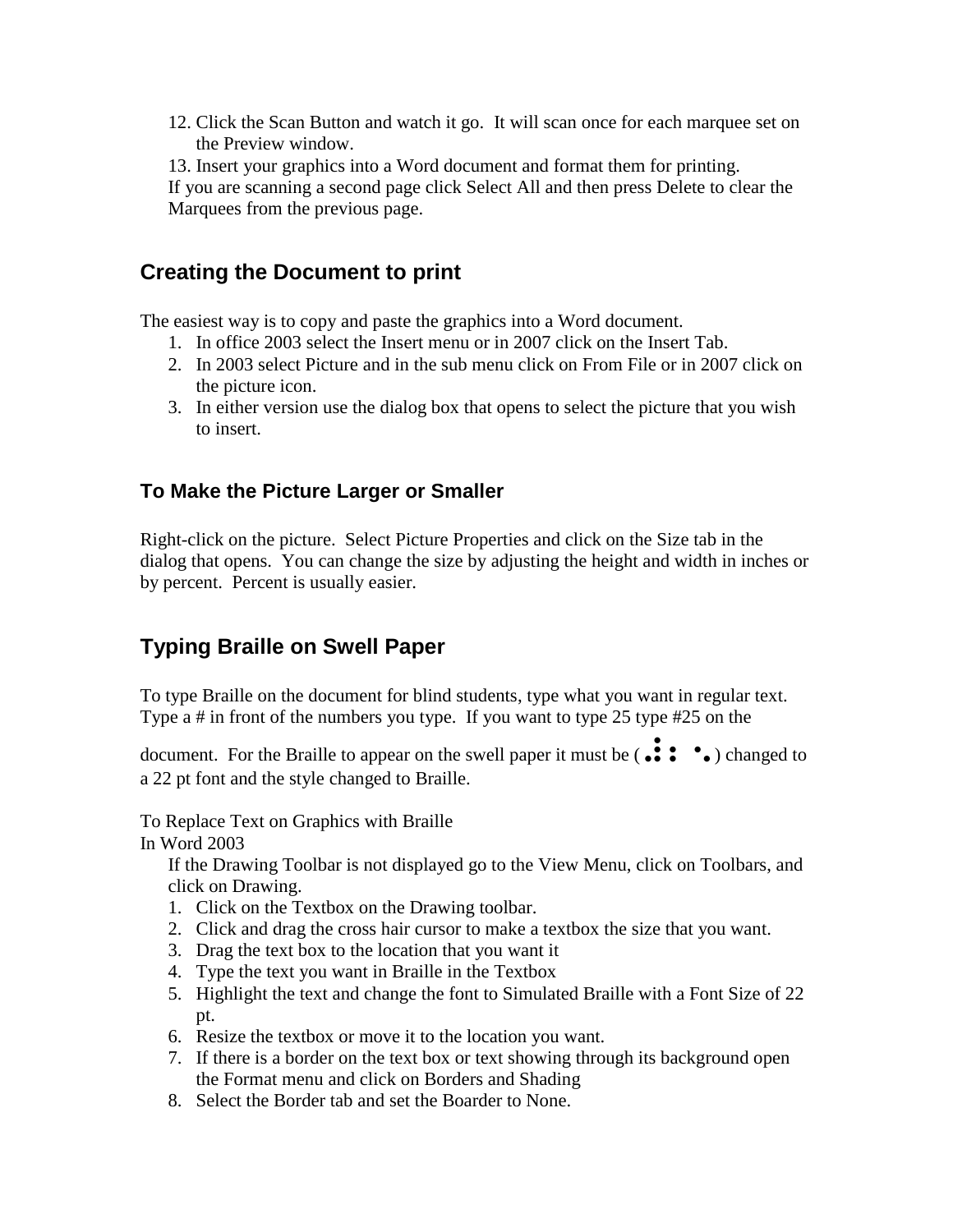9. Select the Shading Tab, set the Style to Solid, and the Color to White then click OK

## **Printing onto Swell Paper**

- 1. Load the swell paper into the printer with the rough side facing the direction that your printer will print on (usually face down).
- 2. Print the pages that you wish to using your computer printer or copier
- 3. Attach the trays to the Pictures in a Flash and plug it in.
- 4. Turn the unit on and turn the dial on the top to a medium to high temperature
- 5. Slide each page separately through the machine.

The Pictures in a Flash machine will heat the page on the dark printed regions causing it to swell. The hotter the machine is turned to the more it will swell. You may need to run the page through a couple times to get it to swell as much as you want it. Be careful not to burn the page.

## **Using QuickTac for Braille Graphics**

Launch QuickTac

- 1. Go to the Start Menu Select Programs > Duxbury > QuickTac.
- 2. Click on the Start QuickTac Button.

### **Drawing a Graphic**

In QuickTac create your graphic in the drawing area using the tools in the pane on the right side. You can use the mouse to draw any object in the pane. If you select a shape single click to set one corner and move the mouse to the other corner of the graphic then single click again. To type information in Braille click Braille, type the text in the edit box that you want in Braille, press enter, and then click where you want the Braille to appear. If you click on Sketch then you single click where you want your line to start and when you are done drawing click where you want it to stop.

### **Saving a Braille Graphics File**

- 1. Click on the Load/Save Button.
- 2. Click No for Opening a Braille Graphic.
- 3. Click Yes to Save a Braille Graphic.
- 4. Set your file name and location then click Save.

### **Inserting Graphics into a Duxbury Document**